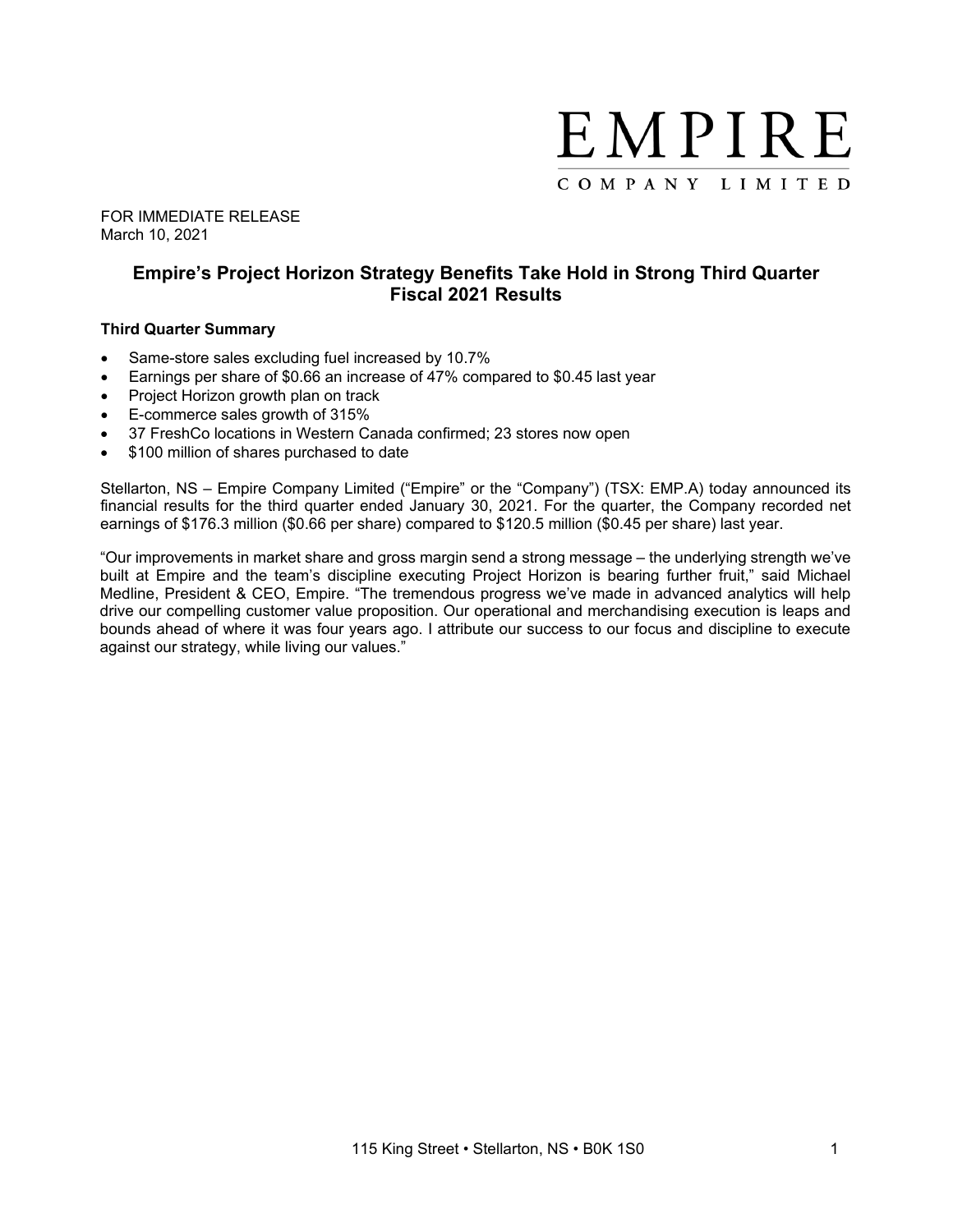# **CONSOLIDATED OPERATING RESULTS**

| (\$ in millions, except per         | 13 Weeks Ended    |    |              |      | \$     |      | 39 Weeks Ended |      |              |        |         |
|-------------------------------------|-------------------|----|--------------|------|--------|------|----------------|------|--------------|--------|---------|
| share amounts)                      | Jan. 30, 2021     |    | Feb. 1, 2020 |      | Change |      | Jan. 30, 2021  |      | Feb. 1. 2020 | Change |         |
| Sales                               | \$<br>7.018.7     | \$ | 6.395.2      | - \$ | 623.5  | - \$ | 21,348.3       | - \$ | 19,575.8     |        | 1,772.5 |
| Gross profit $(1)$                  | 1.803.9           |    | 1.557.7      |      | 246.2  |      | 5.403.6        |      | 4.813.8      |        | 589.8   |
| Operating income                    | 320.4             |    | 235.0        |      | 85.4   |      | 1.004.5        |      | 787.5        |        | 217.0   |
| EBITDA <sup>(1)</sup>               | 533.5             |    | 426.9        |      | 106.6  |      | 1.629.4        |      | 1.364.6      |        | 264.8   |
| Net earnings $(2)$                  | 176.3             |    | 120.5        |      | 55.8   |      | 529.6          |      | 405.7        |        | 123.9   |
|                                     |                   |    |              |      |        |      |                |      |              |        |         |
| Diluted earnings per share          |                   |    |              |      |        |      |                |      |              |        |         |
| $EPS^{(2)(3)}$                      | 0.66 <sup>5</sup> |    | 0.45         | \$   | 0.21   |      | 1.96           | -\$  | 1.49         |        | 0.47    |
| Diluted weighted average number     |                   |    |              |      |        |      |                |      |              |        |         |
| of shares outstanding (in millions) | 269.1             |    | 270.6        |      |        |      | 269.7          |      | 272.0        |        |         |
| Dividend per share                  | $0.13$ \$         |    | 0.12         |      |        |      | 0.39           |      | 0.36         |        |         |

|                                         | 13 Weeks Ended |              | 39 Weeks Ended |              |
|-----------------------------------------|----------------|--------------|----------------|--------------|
|                                         | Jan. 30, 2021  | Feb. 1, 2020 | Jan. 30, 2021  | Feb. 1, 2020 |
| Gross margin $(1)$                      | 25.7%          | 24.4%        | 25.3%          | 24.6%        |
| EBITDA margin $(1)$                     | 7.6%           | 6.7%         | 7.6%           | 7.0%         |
| Same-store sales $(1)$ growth           | 8.9%           | 1.0%         | 8.2%           | $1.2\%$      |
| Same-store sales growth, excluding fuel | 10.7%          | 0.8%         | 10.1%          | 1.7%         |
| Effective income tax rate               | 26.4%          | 27.4%        | 27.6%          | 26.6%        |

*(1) See "Non-GAAP Financial Measures & Financial Metrics" section of this News Release.*

*(2) Attributable to owners of the Company.*

*(3) Earnings per share ("EPS").*

Effective the first quarter of fiscal 2021 and for comparative purposes, adjusted operating income, adjusted EBITDA, adjusted net earnings and related metrics within this document have been removed due to their immaterial nature.

## **COVID-19**

The novel coronavirus ("COVID-19" or "pandemic") began to impact the Company in February 2020 and has resulted in different levels of restrictions by government authorities and the encouragement for Canadians to practice public health measures such as staying at home, social distancing, wearing masks and receiving vaccinations. This has led to increased safety protocols in stores and distribution centres, shifts in consumer demand and consumption, and volatile financial markets.

The Company has taken a proactive approach throughout, mobilizing a cross-functional pandemic planning task force with a mandate to monitor and effectively mitigate risks posed to employees, customers and the business. Management's top priorities remain the health and safety of employees, customers and communities while maintaining a resilient supply chain to meet the needs of Canadians and supporting charitable organizations. The Company continues to invest in increased safety and sanitization products and procedures to ensure customers and employees are protected while shopping and working in stores. Management is closely monitoring the impact of the pandemic on food retail around the world and continues to learn from best practices.

Management anticipates that a percentage of the consumption that has shifted from restaurants and hospitality businesses to grocery stores will remain in grocery stores. The future impact of COVID-19 and government restrictions is uncertain and dependent on the duration and spread of the virus, its variants, and ultimately, the successful rollout of vaccinations across the country.

The pandemic has impacted how Canadians shop for food. Canadians are shopping less frequently and purchasing larger basket sizes. Many customers are gravitating to one-stop-shop grocery stores that meet all their household needs and to online grocery.

In Canada, online grocery sales have continued to grow, although at a slower pace than when COVID-19 began. The Company's e-commerce businesses experienced sales growth of 315% in the third quarter compared to the prior year.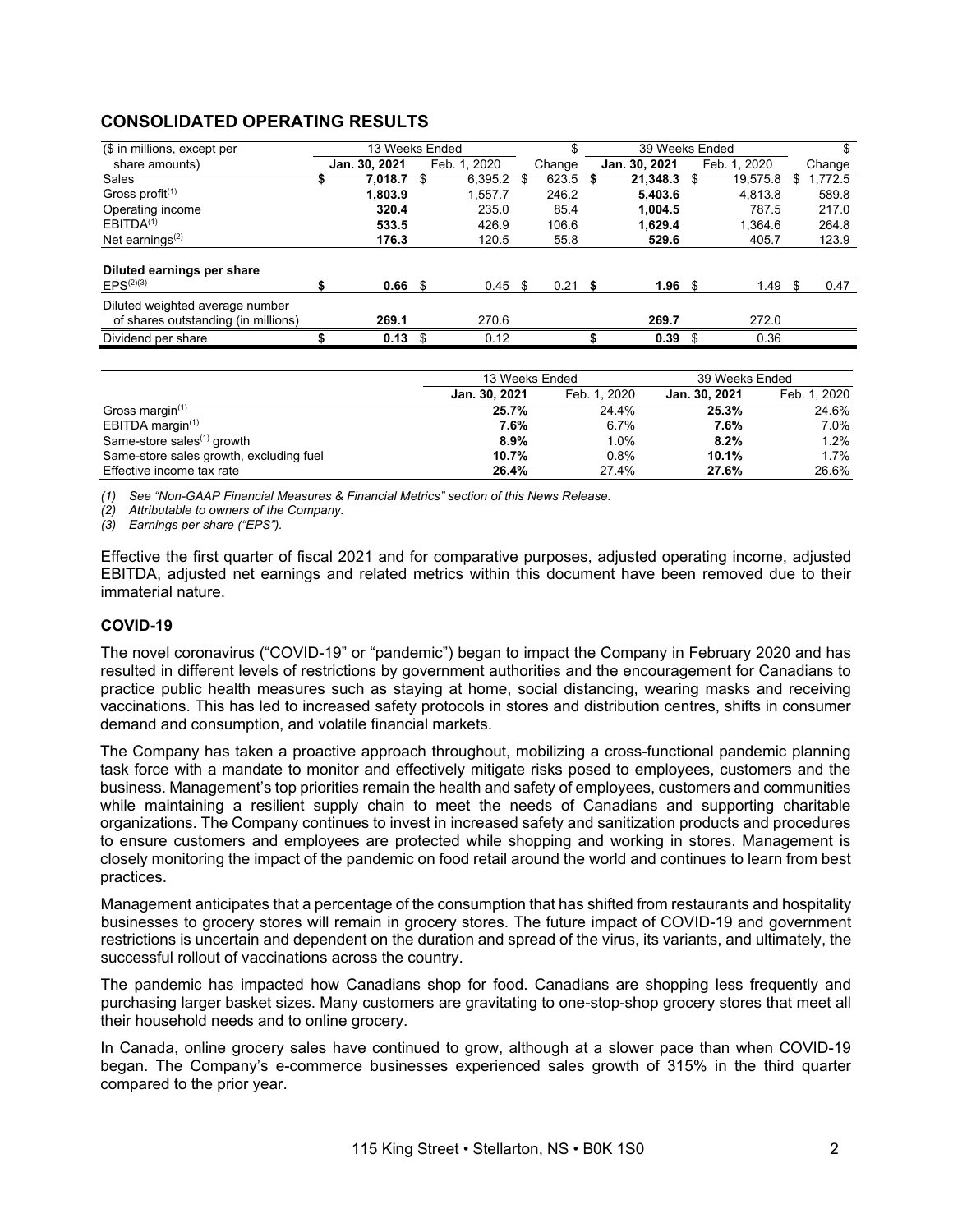As Canada and the world continue to adapt and progress in these unprecedented times, it is too early to forecast sales in the medium term. The Company has begun to lap the period when significant stock up activity was experienced in stores. In the fourth quarter last year, the Company recorded 18% same-store sales growth, with weekly same-store sales ranging between (1%) and 52%. Consumer buying behaviours have evolved throughout COVID-19. As such, sales in the fourth quarter compared to last year will be less meaningful as they will not provide a full indication of underlying performance. Over the first five weeks of the fourth quarter, the Company's same-store sales growth, excluding fuel, was 9% compared to last year, an increase that is unlikely to be sustained through the fourth quarter as a result of the significant COVID-19 driven sales last year.

During the third quarter, certain provincial governments implemented new lockdown restrictions. The Company introduced a temporary Lockdown Bonus for frontline employees in stores and distribution centres in impacted regions. The Lockdown Bonus could also be introduced in additional geographies if government-mandated lockdowns are put in place. The cost of these bonuses will be dependent on how long the lockdowns last and how many regions are impacted.

During the third quarter, the cost of the Lockdown Bonus and maintaining sanitization and safety measures increased selling and administrative expenses by approximately \$19 million, including \$9 million for the Lockdown Bonus. The Company's original estimate of up to \$5 million for the Lockdown Bonus only included Manitoba and certain regions of Ontario. With the rest of Ontario and Quebec also going into lockdown, the actual cost exceeded the estimate. Currently, the cost of the Lockdown Bonus for the fourth quarter is estimated to be up to \$4 million. In the fourth quarter, it is expected that the Company will incur approximately \$15 million to \$20 million (2020 – \$80 million) in selling and administrative expenses related to the increased cost of maintaining sanitization and safety measures, the Lockdown Bonus and other COVID-19 related costs.

In the fourth quarter of fiscal 2021, the Company also expects to incur increased marketing costs related to the timing of ongoing initiatives, including its sponsorship of the Canadian Olympic team. With the delay of the Summer Olympics in 2020 due to COVID-19, both the Summer and Winter games will occur in fiscal 2022, which has shifted some of the related marketing spend to the fourth quarter of fiscal 2021.

#### **Sales**

Sales for the quarter ended January 30, 2021 increased by 9.7% primarily driven by the impact of COVID-19, market share gains in the Food retailing segment, and the expansion of FreshCo in Western Canada and Farm Boy in Ontario. These increases were partially offset by lower fuel sales as a result of COVID-19 and temporary store closures in Western Canada pending conversion to FreshCo.

# **Gross Profit**

Gross profit for the quarter ended January 30, 2021 increased by 15.8% primarily as a result of increases in sales.

Gross margin for the quarter increased to 25.7% from 24.4% last year primarily resulting from the use of promotional optimization tools and the effect of sales mix changes between banners.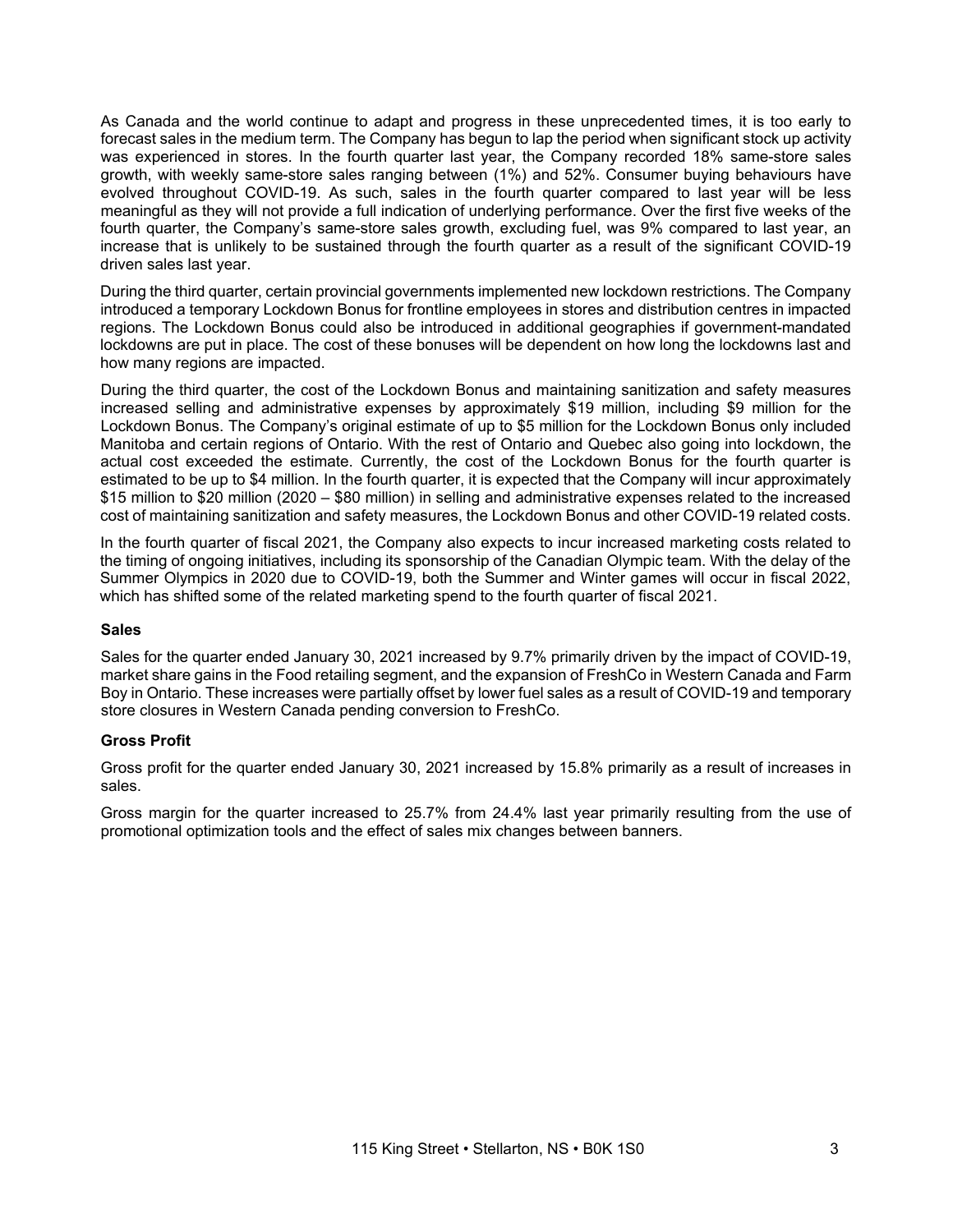### **Operating Income**

For the quarter ended January 30, 2021, operating income increased mainly due to improved earnings from the Food retailing segment as a result of higher sales driven by the impact of COVID-19 and higher gross profit, partially offset by higher selling and administrative expenses. Selling and administrative expenses increased primarily as a result of higher labour costs including the Lockdown Bonus, higher store, distribution centre and backstage teammate compensation accruals, increased costs for Voilà, an increase in right-of-use asset depreciation expense, expenses associated with the closure and conversion of stores as part of the ongoing expansion of the FreshCo discount format into Western Canada, and COVID-19 related costs.

It is expected that selling and administrative costs will be higher in the fourth quarter of fiscal 2021 as compared to last year due to compensation accruals, right-of-use asset depreciation, marketing spend timing and Voilà operating costs which will be partially offset by lower COVID-19 costs.

Operating income from the Investments and other operations segment for the quarter increased primarily as a result of improved equity earnings from Crombie Real Estate Investment Trust ("Crombie REIT"), as discussed in the "Investments and Other Operations" section.

# **EBITDA**

For the quarter ended January 30, 2021, EBITDA increased to \$533.5 million from \$426.9 million in the prior year mainly as a result of the same factors affecting operating income. EBITDA margin increased to 7.6% from 6.7%.

#### **Income Taxes**

The effective income tax rate for the third quarter ended January 30, 2021 was 26.4% compared to 27.4% last year. The effective rates in the current and last quarter are in line with the statutory rates.

#### **Net Earnings**

|                                                                        | 13 Weeks Ended |              | 39 Weeks Ended |  |              |  |  |  |
|------------------------------------------------------------------------|----------------|--------------|----------------|--|--------------|--|--|--|
| (\$ in millions, except per share amounts)                             | Jan. 30, 2021  | Feb. 1. 2020 | Jan. 30, 2021  |  | Feb. 1. 2020 |  |  |  |
| Net earnings $(1)$                                                     | 176.3          | 120.5        | 529.6          |  | 405.7        |  |  |  |
| EPS (fully diluted)                                                    | 0.66           | 0.45         | 1.96           |  | 1.49         |  |  |  |
| Diluted weighted average number of<br>shares outstanding (in millions) | 269.1          | 270.6        | 269.7          |  | 272.0        |  |  |  |

*(1) Attributable to owners of the Company.*

#### **Capital Expenditures**

The Company invested \$207.1 million in capital expenditures<sup>(1)</sup> for the quarter ended January 30, 2021 (2020 – \$106.4 million) including renovations, construction of new stores, construction of an e-commerce fulfilment centre and construction of FreshCo locations in Western Canada. In fiscal 2021, capital spending is expected to be between \$650 million and \$675 million with approximately half of this investment allocated to renovations and new stores.

(1) Capital expenditures are calculated on an accrual basis and includes acquisitions of property, equipment and investment properties, *and additions to intangibles.*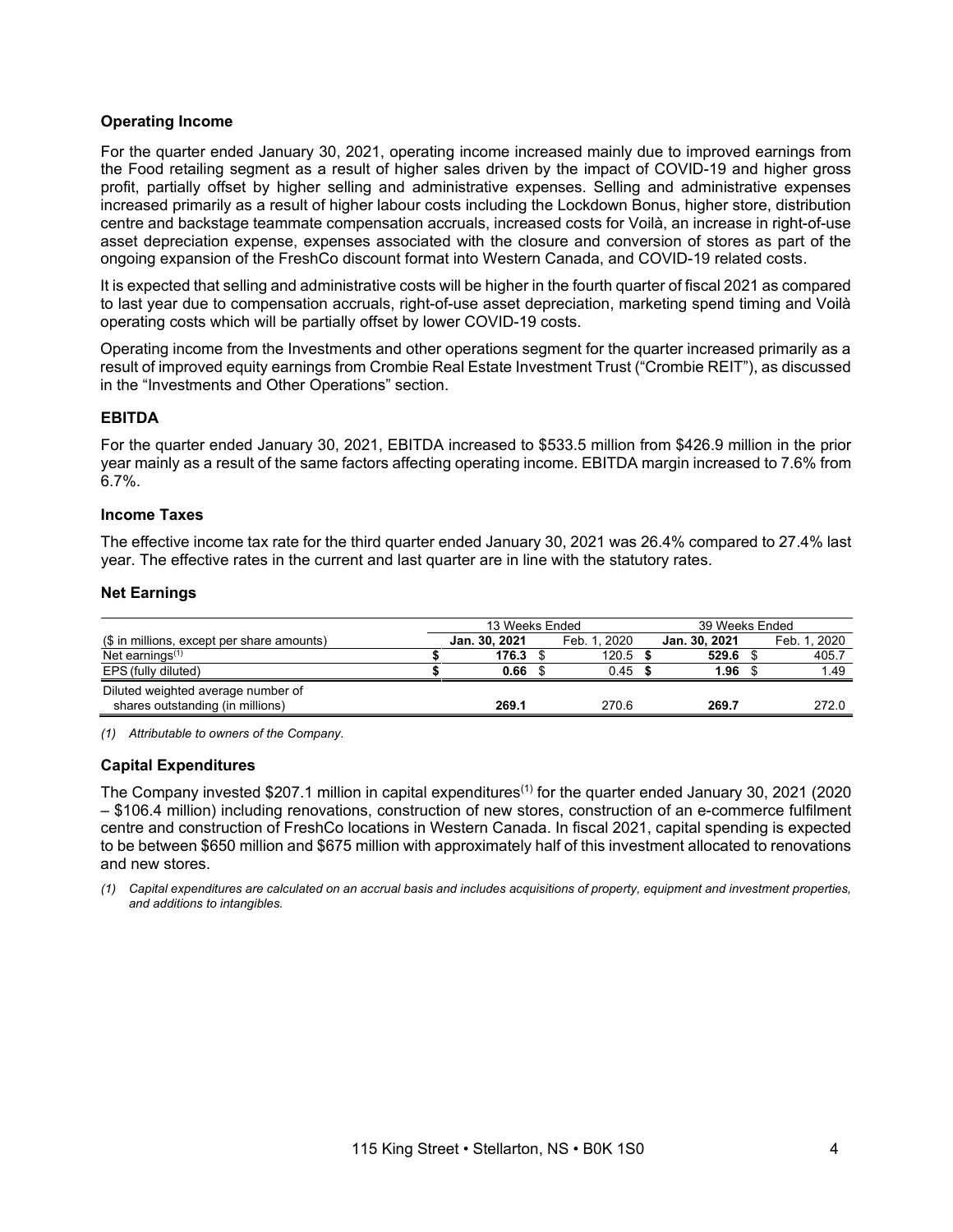# **Free Cash Flow**

|                      |                                                       | 13 Weeks Ended |    |              |  | 39 Weeks Ended |  |              |  |  |
|----------------------|-------------------------------------------------------|----------------|----|--------------|--|----------------|--|--------------|--|--|
| (\$ in millions)     |                                                       | Jan. 30, 2021  |    | Feb. 1, 2020 |  | Jan. 30, 2021  |  | Feb. 1, 2020 |  |  |
|                      | Cash flows from operating activities                  | 579.1          | \$ | 480.5 \$     |  | $1.297.3$ \$   |  | 1.201.8      |  |  |
| Add:                 | proceeds on disposal of assets $(1)$ and lease        |                |    |              |  |                |  |              |  |  |
|                      | terminations                                          | 24.0           |    | 85.5         |  | 64.0           |  | 166.3        |  |  |
|                      | Less: payments of lease liabilities, net of payments  |                |    |              |  |                |  |              |  |  |
|                      | received for finance subleases                        | (143.7)        |    | (133.8)      |  | (376.8)        |  | (395.6)      |  |  |
|                      | Less: acquisitions of property, equipment, investment |                |    |              |  |                |  |              |  |  |
|                      | property and intangibles                              | (143.7)        |    | (149.1)      |  | (448.5)        |  | (436.5)      |  |  |
| Free cash flow $(2)$ |                                                       | 315.7          |    | 283.1        |  | 536.0          |  | 536.0        |  |  |

*(1) Proceeds on disposal of assets include property, equipment and investment property.*

*(2) See "Non-GAAP Financial Measures & Financial Metrics" section of this News Release.*

Free cash flow increased for the quarter ended January 30, 2021 primarily as a result of higher cash earnings, partially offset by higher income taxes paid during the quarter and a decrease in proceeds on disposal of assets.

# **FINANCIAL PERFORMANCE BY SEGMENT**

### **Food Retailing**

|                    | 13 Weeks Ended |  |              |  |        | 39 Weeks Ended |  |              |  |         |
|--------------------|----------------|--|--------------|--|--------|----------------|--|--------------|--|---------|
| (\$ in millions)   | Jan. 30, 2021  |  | Feb. 1. 2020 |  | Change | Jan. 30, 2021  |  | Feb. 1. 2020 |  | Change  |
| Sales              | 7.018.7        |  | 6.395.2      |  | 623.5  | 21,348.3       |  | 19.575.8     |  | 1.772.5 |
| Gross profit       | 1.803.9        |  | 1.557.7      |  | 246.2  | 5.403.6        |  | 4.813.8      |  | 589.8   |
| Operating income   | 300.4          |  | 217.3        |  | 83.1   | 971.5          |  | 723.5        |  | 248.0   |
| <b>EBITDA</b>      | 512.8          |  | 409.1        |  | 103.7  | 1.595.6        |  | 1.300.4      |  | 295.2   |
| Net earnings $(1)$ | 163.5          |  | 108.3        |  | 55.2   | 515.6          |  | 358.4        |  | 157.2   |

*(1) Attributable to owners of the Company.*

#### **Investments and Other Operations**

|                          | 13 Weeks Ended |               |  |                  |        | 39 Weeks Ended |               |  |              |  |        |
|--------------------------|----------------|---------------|--|------------------|--------|----------------|---------------|--|--------------|--|--------|
| (\$ in millions)         |                | Jan. 30, 2021 |  | Feb. 1. 2020     | Change |                | Jan. 30, 2021 |  | Feb. 1. 2020 |  | Change |
| Crombie REIT             |                | 9.1           |  | 6.9 <sup>5</sup> | 2.2 S  |                | 20.9          |  | 44.4         |  | (23.5) |
| Genstar                  |                | 11.7          |  | 10.5             | 1.2    |                | 16.9          |  | 17.8         |  | (0.9)  |
| Other operations, net of |                |               |  |                  |        |                |               |  |              |  |        |
| corporate expenses       |                | (0.8)         |  | 0.3              | (1.1)  |                | (4.8)         |  | 1.8          |  | (6.6)  |
|                          |                | 20.0          |  | 17.7             | 2.3    |                | 33.0          |  | 64.0         |  | (31.0) |

For the quarter ended January 30, 2021, income from Investments and other operations increased principally due to improved operational equity earnings from Crombie REIT and a gain on the sale of property.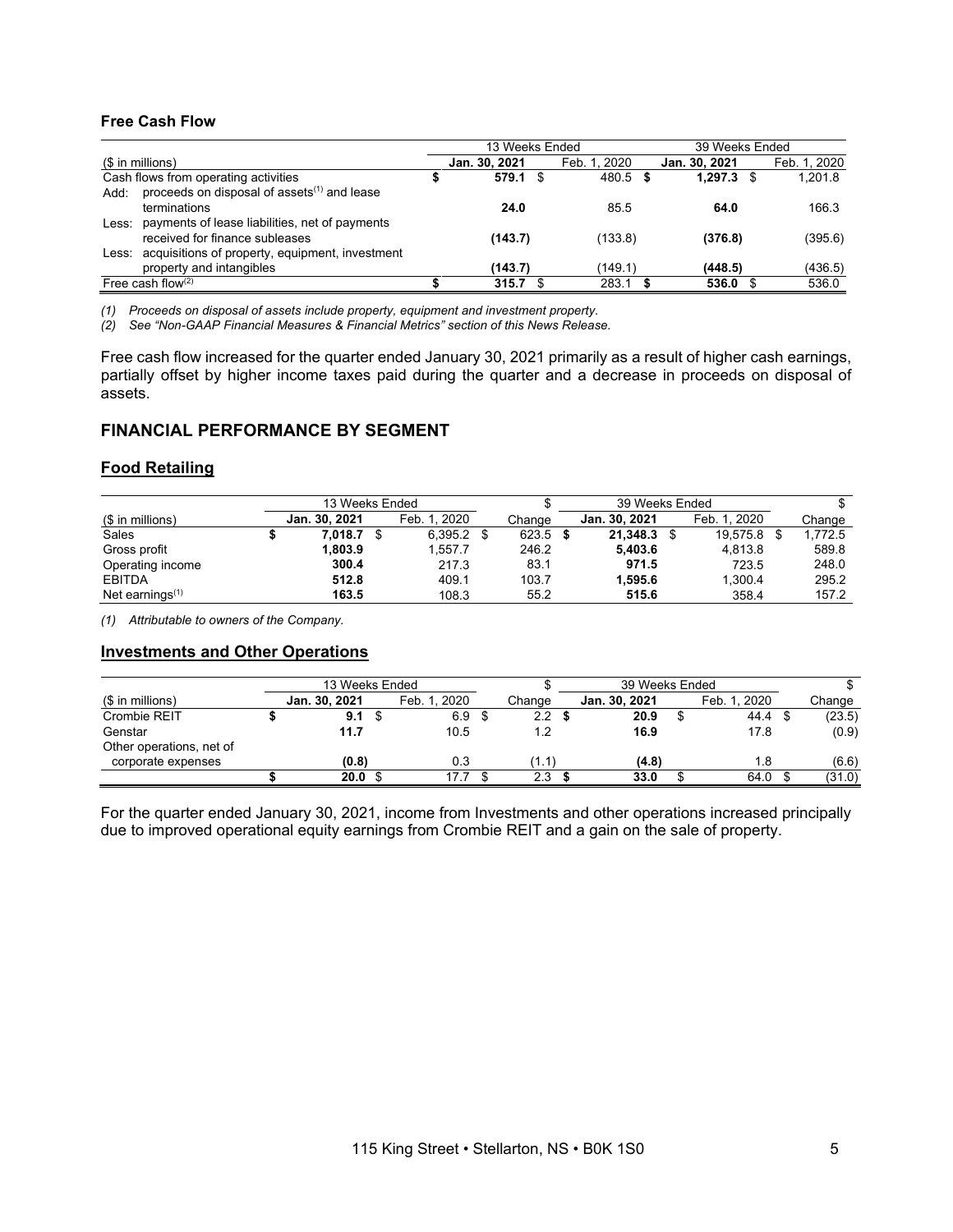# **CONSOLIDATED FINANCIAL CONDITION**

| (\$ in millions, except per share and ratio calculations) | Jan. 30, 2021 |    | May 2, 2020  | Feb. 1. $2020^{(1)}$ |
|-----------------------------------------------------------|---------------|----|--------------|----------------------|
| Shareholders' equity, net of non-controlling interest     | 4.280.7       |    | $3,924.6$ \$ | 3.771.1              |
| Book value per common share <sup>(2)</sup>                | 15.97         | S  | 14.51 \$     | 13.98                |
| Long-term debt, including current portion                 | 1.171.3       |    | $1.675.2$ \$ | 1,685.5              |
| Long-term lease liabilities, including current portion    | 5.889.0       | S. | $5,266.2$ \$ | 5,184.0              |
| Net funded debt to net total capital <sup>(2)</sup>       | 59.5%         |    | 60.2%        | 62.7%                |
| Funded debt to $EBITDA(2)(3)$                             | 3.3x          |    | 3.7x         | 4.1x                 |
| EBITDA to interest expense <sup>(2)(4)</sup>              | 7.9x          |    | 6.8x         | 7.2x                 |
| Trailing four-quarter EBITDA                              | 2,157.2       |    | $1.892.4$ \$ | 1.664.7              |
| Trailing four-quarter interest expense                    | 273.2         |    | 279.3 \$     | 231.8                |
| Current assets to current liabilities                     | 0.9x          |    | 0.8x         | 0.8x                 |
| Total assets                                              | 14.962.4      |    | 14.632.9 \$  | 13.972.9             |
| Total non-current financial liabilities                   | 7.169.9       |    | $6.559.0$ \$ | 6.554.7              |

(1) Trailing four-quarter EBITDA and interest expense are impacted by the adoption of IFRS 16, "Leases" in the first quarter of fiscal *2020.*

*(2) See "Non-GAAP Financial Measures & Financial Metrics" section of this News Release.*

*(3) Calculation uses trailing four-quarter EBITDA.*

*(4) Calculation uses trailing four-quarter EBITDA and interest expense.*

Sobeys Inc's ("Sobeys") credit ratings remained unchanged from the prior quarter. The following table shows Sobeys' credit ratings as at March 9, 2021:

| <b>Rating Agency</b>         | Credit Rating (Issuer rating) | Trend/Outlook |
|------------------------------|-------------------------------|---------------|
| Dominion Bond Rating Service | BBB (low)                     | Stable        |
| Standard & Poor's            | BBB-                          | Stable        |

The Company has a \$250.0 million senior, unsecured revolving term credit facility with a maturity date of November 4, 2022. As of January 30, 2021, the outstanding amount of the credit facility was \$73.3 million (2020 – \$32.3 million). Interest payable on this facility fluctuates with changes in the Canadian prime rate or bankers' acceptance rates.

Sobeys has a \$650.0 million senior, unsecured revolving term credit facility with a maturity date of November 4, 2022. As of January 30, 2021, the outstanding amount of the facility was \$ nil (2020 – \$ nil) and Sobeys has issued \$84.8 million in letters of credit against the facility (2020 – \$76.3 million). Interest payable on this facility fluctuates with changes in the Canadian prime rate or bankers' acceptance rates.

On June 2, 2017, Sobeys established a senior, unsecured non-revolving credit facility for \$500.0 million. During the second quarter, this facility, originally scheduled to mature on November 4, 2020, was fully repaid.

On December 5, 2018, Sobeys established a senior, unsecured non-revolving credit facility for \$400.0 million. The facility was fully utilized on December 10, 2018, with the proceeds used to fund part of the Farm Boy acquisition. During the third quarter, this facility, originally scheduled to mature on December 10, 2020, was fully repaid.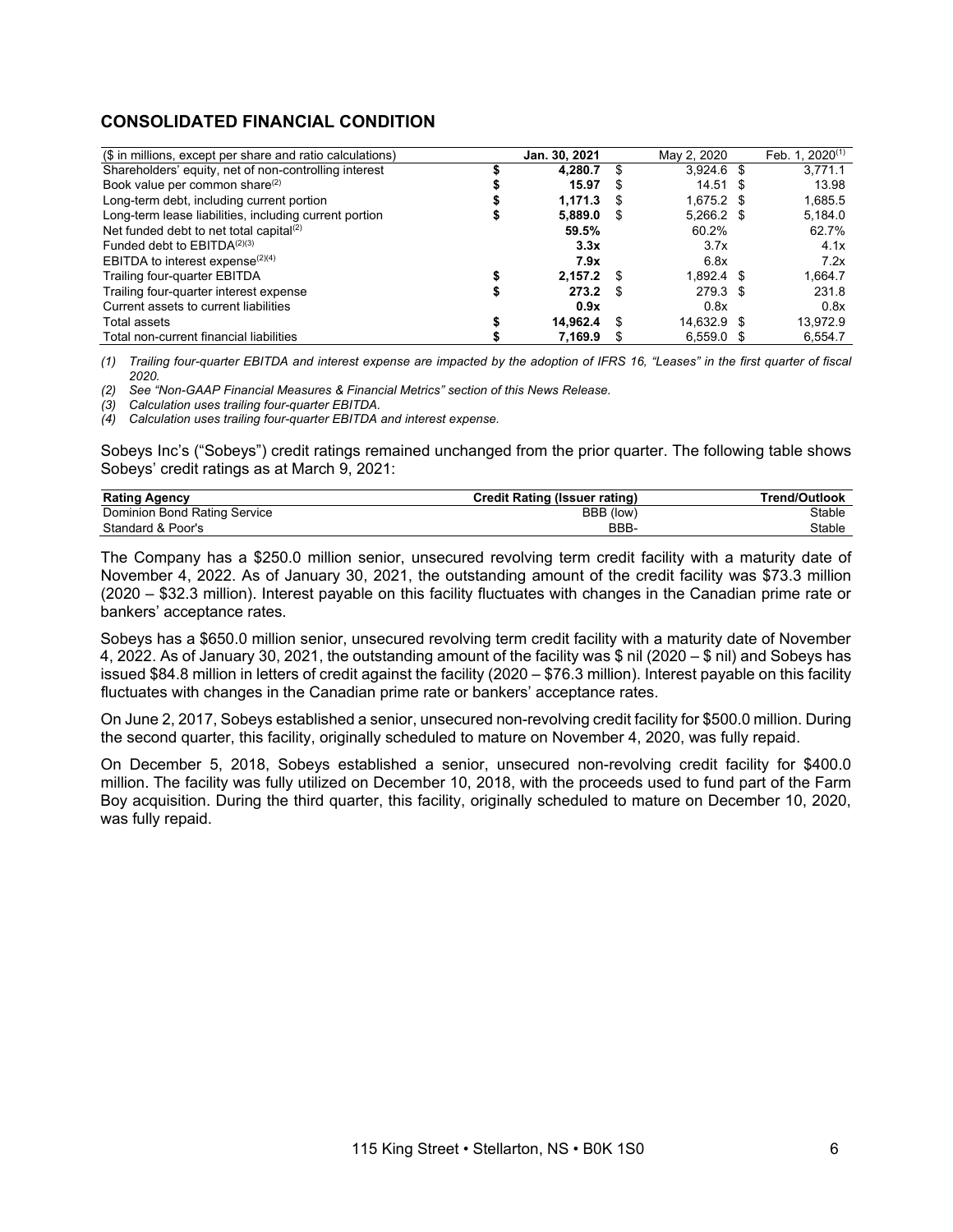# **Strategic Focus**

In the first quarter of fiscal 2021, the Company launched its new three-year strategy, Project Horizon, a growth plan focused on core business expansion and e-commerce acceleration. The Company is targeting an incremental \$500 million in annualized EBITDA and an improvement in EBITDA margin of 100 basis points by fiscal 2023 by (i) growing market share and (ii) building on cost and margin discipline.

### **Growth in Market Share**

Growth in market share is expected from supporting and investing further in the store network, improving store productivity, scaling up grocery e-commerce, growing the private label portfolio, continuing the Western discount business expansion and increasing the Farm Boy footprint in Ontario.

### **Building on Cost and Margin Discipline**

The Company has significantly improved its efficiency and cost competitiveness over the past three years through Project Sunrise. Further opportunity still remains to remove non-value added costs and optimize margins.

For additional detail on Project Horizon, please refer to Empire's Management's Discussion and Analysis ("MD&A") for the third quarter ended January 30, 2021.

# **BUSINESS UPDATE**

### **Farm Boy**

The acquisition of Farm Boy on December 10, 2018 added 26 locations to the store network throughout Ontario with plans to double the store count in five years from the acquisition date, mainly in the Greater Toronto Area ("GTA"). During the quarter, the Company opened three locations, net of one closure. The Company is on track to open a total of eight new stores in fiscal 2021, bringing the total store count to 38, including one relocation.

Approximately two years since the acquisition, the Company now has 42 confirmed Farm Boy locations in Ontario:

- 36 Farm Boy stores currently open and operating as at March 9, 2021
- 6 Farm Boy stores to open in the remainder of calendar 2021, net of one closure

# **FreshCo**

In fiscal 2018, Sobeys announced plans to expand its discount format to Western Canada and expects to convert up to 25% of its 255 Safeway and Sobeys full-service format stores in Western Canada to its FreshCo discount format. The Company has now confirmed 37 of 65 locations in Western Canada – over half of the original target – and is on track to open 10 to 15 FreshCo stores in fiscal 2021 as planned.

Of the 37 confirmed FreshCo locations:

- 23 stores currently open and operating at March 9, 2021:
	- o 16 in British Columbia
	- o 4 in Saskatchewan
	- $\circ$  3 in Manitoba
- 5 stores expected to open in the remainder of fiscal 2021:
	- o 3 in Manitoba
	- o 2 in Alberta
- 9 stores expected to open in fiscal 2022:
	- o 7 in Alberta
	- o 1 in Saskatchewan
	- o 1 in Northern Ontario

# **Store Closure and Conversion Costs**

In the third quarter ended January 30, 2021, the Company expensed \$16.4 million (2020 – \$ nil) in store closure and conversion costs primarily related to Farm Boy and FreshCo conversions.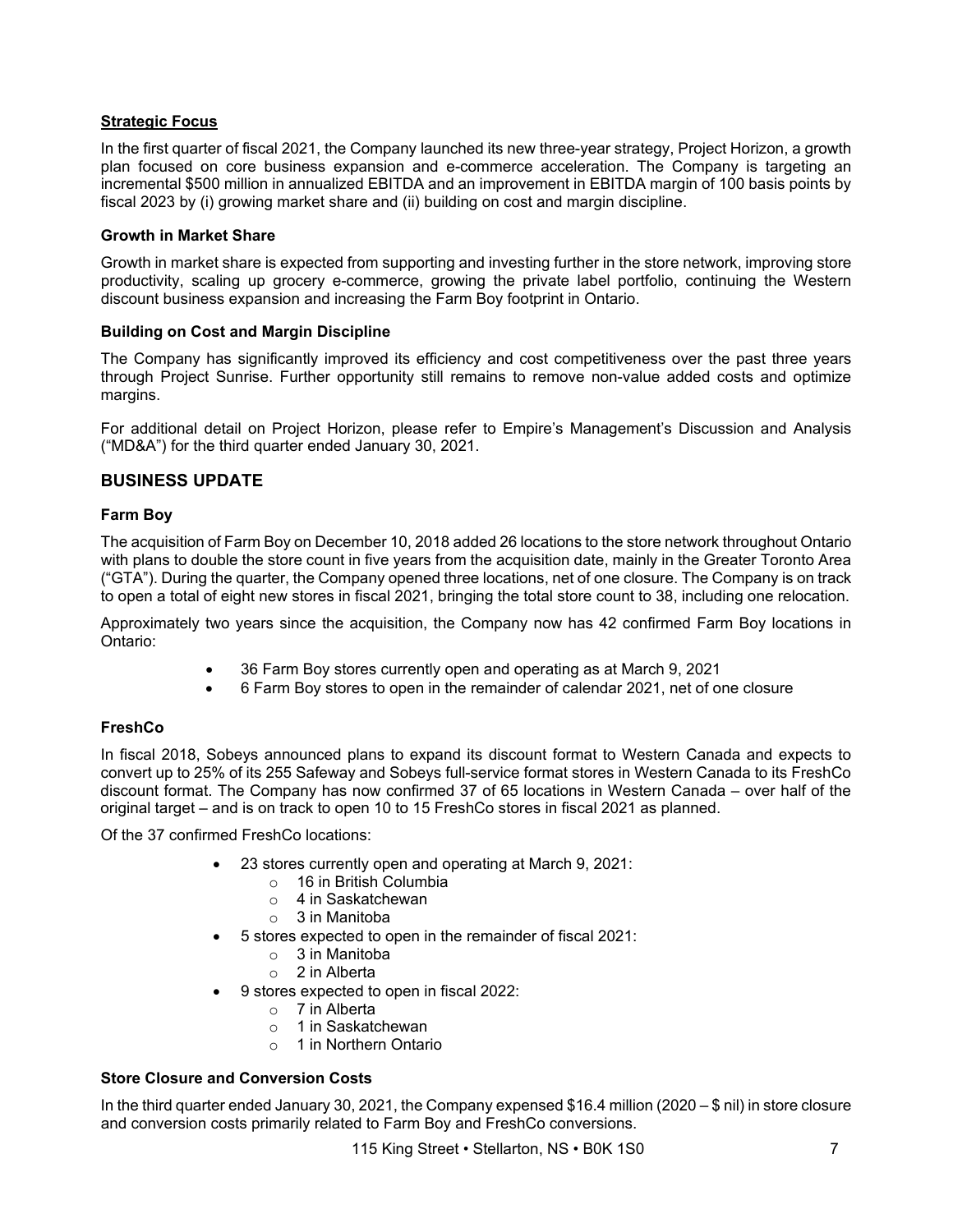#### **Voilà**

On June 22, 2020, the Company introduced the future of online grocery home delivery to the GTA through the Company's newest e-commerce platform, *Voilà by Sobeys*. Voilà is powered by Ocado Group plc's ("Ocado") industry-leading technology and fills orders through its automated Customer Fulfilment Centre ("CFC") in Vaughan, Ontario. Robots assemble orders efficiently and safely, resulting in minimal product handling, while Voilà teammates deliver orders directly to the customer's home.

The Vaughan CFC has recently extended its service area to include Barrie, Kitchener, Waterloo and Guelph, already servicing the GTA and Hamilton area. The business is operating to expectations, with strong on-time delivery, fulfilment, and customer satisfaction and retention results. Order volumes have consistently increased week-over-week since the launch.

Crombie REIT has completed the construction of the building for Voilà's second CFC in Montreal and turned it over to Ocado to build the internal grid. The CFC is expected to be ready to deliver to customers in early 2022. This second CFC will support the launch of *Voilà par IGA* which will serve major cities in Quebec and Ottawa, Ontario.

The Company is accelerating its plans for the remaining two Voilà e-commerce CFCs – for a total of four CFCs across Canada. The third CFC will be located in Calgary and will service the majority of Alberta. It is expected to deliver to customers in the first half of calendar 2023. With only four CFCs, the Company will be able to serve approximately 75% of Canadian households representing approximately 90% of Canadians' ecommerce spend.

On September 15, 2020, the Company launched Voilà Curbside Pickup service, now serving customers in select stores in Nova Scotia and Alberta. The Company plans to expand to hundreds of stores across the country over the next few years. The store pick solution is powered by Ocado's technology and will serve customers in areas where future CFCs will not deliver or are not yet built.

Voilà had a \$0.04 and \$0.14 dilutive impact after tax on earnings per share in the third quarter and year-todate, respectively (2020 – \$0.01 and \$0.03) and is expected to have a dilutive effect of approximately \$0.18 after tax for all of fiscal 2021 (2020 – \$0.04) including the costs of the accelerated store pick solution that were not fully included in prior estimates.

# **DIVIDEND DECLARATION**

The Board of Directors declared a quarterly dividend of \$0.13 per share on both the Non-Voting Class A shares ("Class A shares") and the Class B common shares that will be payable on April 30, 2021 to shareholders of record on April 15, 2021. These dividends are eligible dividends as defined for the purposes of the Income Tax Act (Canada) and applicable provincial legislation.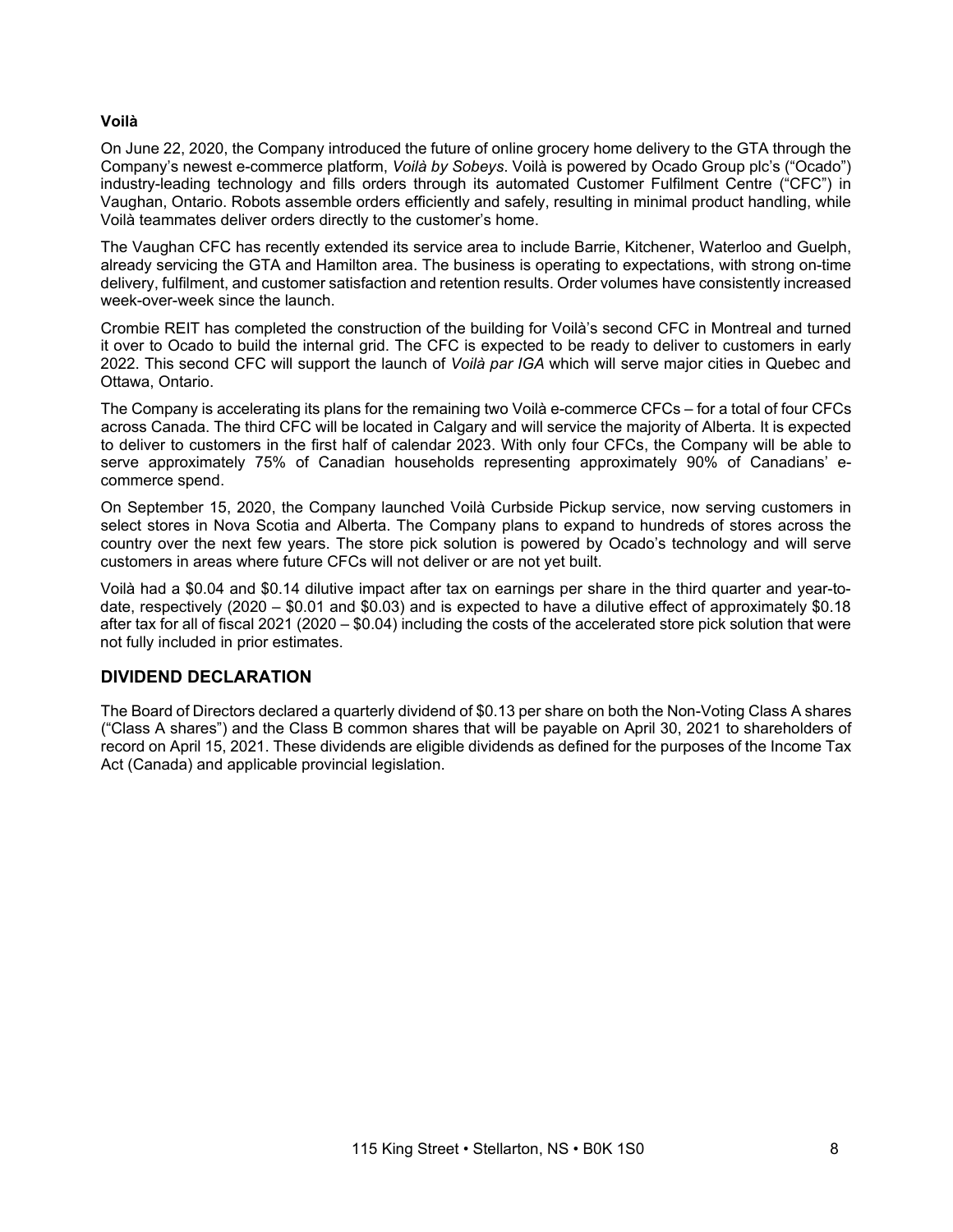# **NORMAL COURSE ISSUER BID ("NCIB")**

On June 27, 2019, the Company filed a notice of intent with the Toronto Stock Exchange ("TSX") to purchase for cancellation up to 3.5 million Class A shares representing approximately 2.0% of shares outstanding. As of May 2, 2020, the Company had purchased for cancellation 2,997,583 Class A shares at a weighted average price of \$33.36 for a total consideration of \$100.0 million.

On June 18, 2020, the Company renewed its NCIB by filing a notice of intention with the TSX to purchase for cancellation up to 5.0 million Class A shares representing approximately 3.0% of the Class A shares outstanding. The purchases will be made through the facilities of the TSX and/or any alternative trading systems to the extent they are eligible. The price that Empire will pay for any such shares will be the market price at the time of acquisition. Purchases could commence on July 2, 2020 and shall terminate not later than July 1, 2021. The Company intends to complete the current NCIB and purchase up to 5.0 million Class A shares.

The Company's NCIB activity for the third quarter and year-to-date ended January 30, 2021 is shown in the table below:

|                                            | 13 Weeks Ended |              | 39 Weeks Ended |  |              |
|--------------------------------------------|----------------|--------------|----------------|--|--------------|
| (\$ in millions, except per share amounts) | Jan. 30, 2021  | Feb. 1, 2020 | Jan. 30, 2021  |  | Feb. 1. 2020 |
| Number of shares                           | 1,989,317      | 1.519.829    | 2.044.817      |  | 2,997,583    |
| Weighted average price per share           | $35.64$ \$     | 31.60        | 35.69          |  | 33.36        |
| Cash consideration paid                    | 70.9 S         | 48.0         | 73.0 \$        |  | 100.0        |

Including purchases made subsequent to the end of the quarter, as at March 8, 2021, the Company has purchased 2,777,760 (March 10, 2020 – 2,997,583) Class A shares at a weighted average price of \$36.00 (March 10, 2020 – \$33.36) for a total consideration of \$100.0 million (March 10, 2020 – \$100.0 million).

Following the completion of the current NCIB, management intends to apply to renew its NCIB with the TSX, at a higher level of share purchases.

# **FORWARD-LOOKING INFORMATION**

This document contains forward-looking statements which are presented for the purpose of assisting the reader to contextualize the Company's financial position and understand management's expectations regarding the Company's strategic priorities, objectives and plans. These forward-looking statements may not be appropriate for other purposes. Forward-looking statements are identified by words or phrases such as "anticipates", "expects", "believes", "estimates", "intends", "could", "may", "plans", "predicts", "projects", "will", "would", "foresees" and other similar expressions or the negative of these terms.

These forward-looking statements include, but are not limited to, the following items:

- The Company's expectations regarding the financial impact of Project Horizon and its underlying initiatives, including expected growth in market share, cost and margin savings resulting from this strategy, and the expected timing of the realization of incremental benefits, which could be impacted by several factors, including the time required by the Company to complete the initiatives and impacts of COVID-19 including changes in customer behaviour;
- The Company's plans to purchase for cancellation Class A shares under, and to renew, its normal course issuer bid which may be impacted by market and economic conditions, changes in laws and regulations, and the results of operations;
- The Company's expectations regarding the implementation of its online grocery home delivery service, its plans to expand its Voilà Curbside Pickup service, and the expected dilutive effect on Empire's earnings per share of approximately \$0.18 per share in fiscal 2021, which may be impacted by COVID-19, future operating and capital costs, customer response to the service and the performance of its business partner, Ocado;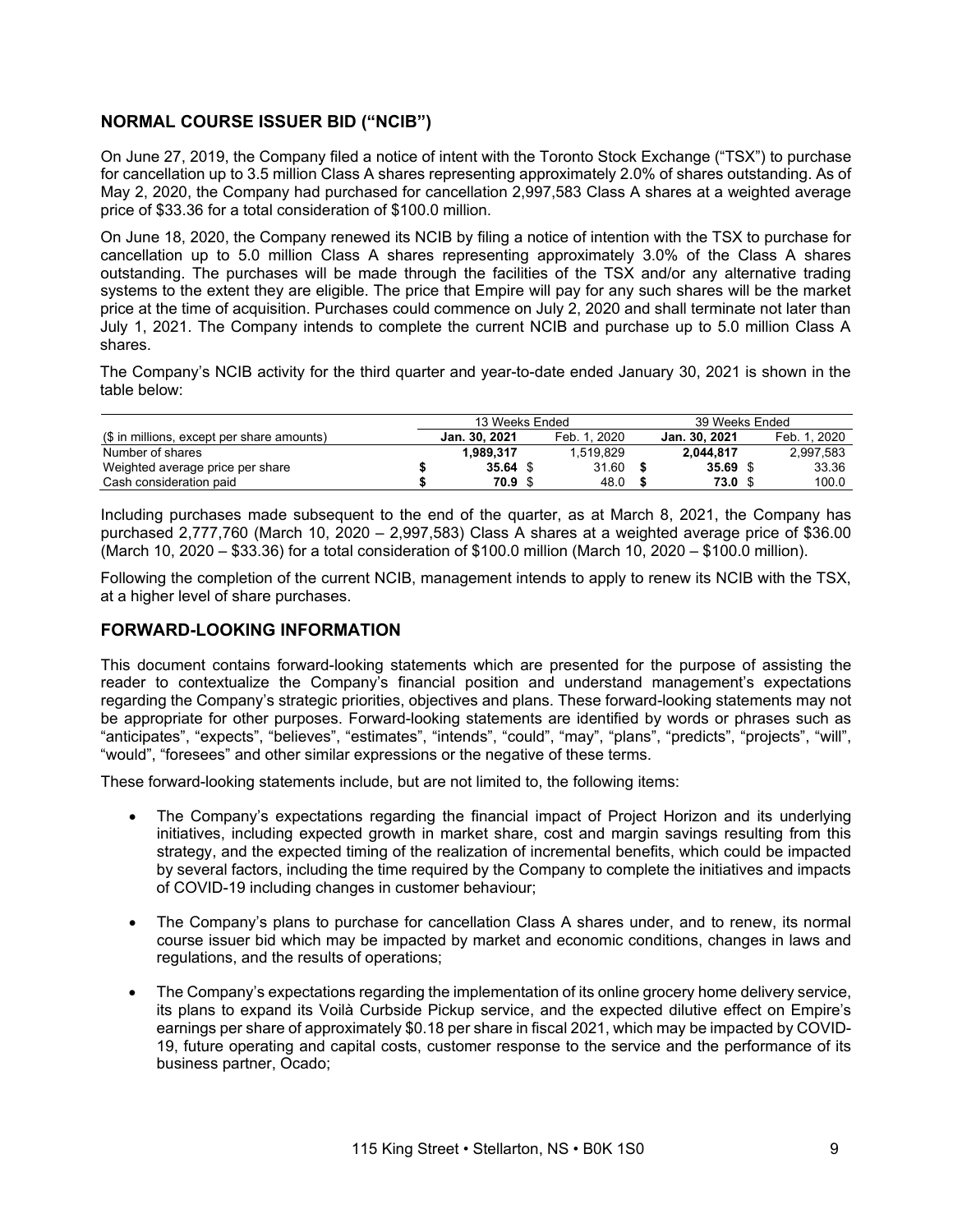- The Company's anticipation that a percentage of food consumption that has shifted from restaurants and hospitality businesses to grocery stores will remain in grocery stores, which may be impacted by the duration of shutdowns due to COVID-19, the ability for restaurants and hospitality businesses to re-open and resume operations, and the ongoing demand for restaurants and hospitality services in the near term;
- The Company's same-store sales disclosure for the first five weeks of the fourth quarter of fiscal 2021 is not necessarily indicative of future performance;
- The Company's expectation that it will continue to incur approximately \$15 million to \$20 million per quarter in selling and administrative expenses, including up to \$4 million in fourth quarter fiscal 2021 costs related to its temporary Lockdown Bonus for frontline employees in impacted regions, and additional spending required to respond to COVID-19, which may be impacted by the duration of the shutdown due to COVID-19 and safety precautions required;
- The Company's expectation that it will incur increased selling and administrative expenses in the fourth quarter of fiscal 2021 related to compensation accruals, right-of use asset depreciation and marketing spend timing;
- The Company's plans to further grow sales and profitability of its private label brands, which may be impacted by future operating and capital costs, and customer response;
- The FreshCo expansion in Western Canada and Farm Boy expansion in Ontario, including the Company's expectations regarding future operating results and profitability, the amount and timing of expenses, the projected number of store openings, and the location, feasibility and timing of construction, all of which may be impacted by COVID-19, construction schedules and permits, the economic environment and labour relations;
- The Company's expectations regarding the timing and amount of expenses relating to the completion of the second CFC in Montreal and the third CFC in Calgary, which may be impacted by supply of materials and equipment, construction schedules and performance of construction contractors; and
- The Company's estimates regarding future capital expenditures which includes renovations and new stores, spending on advanced analytics technology and other technology systems, acquisitions of property, equipment and investment properties, and additions to intangibles, which may be impacted by operating results, impacts of the pandemic and the economic environment.

By its nature, forward-looking information requires the Company to make assumptions and is subject to inherent risks, uncertainties and other factors which may cause actual results to differ materially from forwardlooking statements made. For more information on risks, uncertainties and assumptions that may impact the Company's forward-looking statements, please refer to the Company's materials filed with the Canadian securities regulatory authorities, including the "Risk Management" section of the fiscal 2020 annual MD&A.

Although the Company believes the predictions, forecasts, expectations or conclusions reflected in the forwardlooking information are reasonable, it can provide no assurance that such matters will prove correct. Readers are urged to consider the risks, uncertainties and assumptions carefully in evaluating the forward-looking information and are cautioned not to place undue reliance on such forward-looking information. The forwardlooking information in this document reflects the Company's current expectations and is subject to change. The Company does not undertake to update any forward-looking statements that may be made by or on behalf of the Company other than as required by applicable securities laws.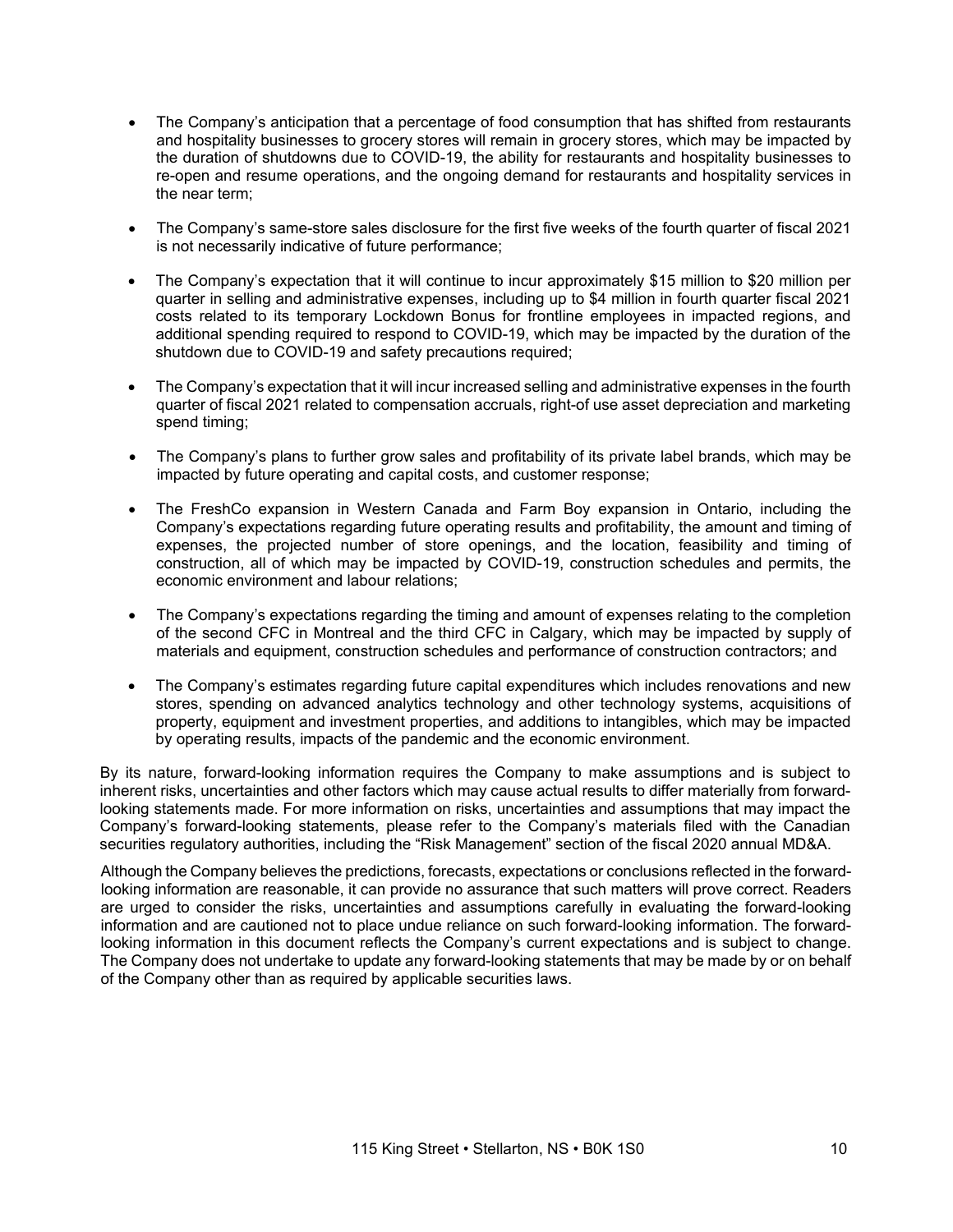# **NON-GAAP FINANCIAL MEASURES & FINANCIAL METRICS**

There are measures and metrics included in this news release that do not have a standardized meaning under generally accepted accounting principles ("GAAP") and therefore may not be comparable to similarly titled measures and metrics presented by other publicly traded companies. The Company includes these measures and metrics because it believes certain investors use these measures and metrics as a means of assessing financial performance.

Empire's definition of the non-GAAP terms are as follows:

- Same-store sales are sales from stores in the same location in both reporting periods.
- Gross profit is calculated as sales less cost of sales.
- Gross margin is gross profit divided by sales.
- Earnings before interest, taxes, depreciation and amortization ("EBITDA"), is calculated as net earnings, before finance costs (net of finance income), income tax expense, depreciation and amortization of intangibles.
- EBITDA margin is EBITDA divided by sales.
- Free cash flow is calculated as cash flows from operating activities, plus proceeds on disposal of property, equipment and investment property, less acquisitions of property, equipment, investment property and intangibles.
- Book value per common share is shareholders' equity, net of non-controlling interest, divided by total common shares outstanding.
- Funded debt is all interest-bearing debt, which includes bank loans, bankers' acceptances, long-term debt and long-term lease liabilities.
- Net funded debt is calculated as funded debt less cash and cash equivalents.
- Net total capital is calculated as funded debt plus shareholders' equity, net of non-controlling interest, less cash and cash equivalents.
- Net funded debt to net total capital ratio is net funded debt divided by net total capital.
- Funded debt to EBITDA ratio is funded debt divided by trailing four-quarter EBITDA.
- Interest expense is calculated as interest expense on financial liabilities measured at amortized cost and interest expense on lease liabilities.
- EBITDA to interest expense ratio is trailing four-quarter EBITDA divided by trailing four-quarter interest expense.

For a more complete description of Empire's non-GAAP measures and metrics, please see Empire's MD&A for the third quarter ended January 30, 2021.

# **CONFERENCE CALL INFORMATION**

The Company will hold an analyst call on Wednesday, March 10, 2021 beginning at 12:30 p.m. (Eastern Standard Time) during which senior management will discuss the Company's financial results for the third quarter of fiscal 2021. To join this conference call, dial (888) 390-0546 outside the Toronto area or (416) 764- 8688 from within the Toronto area. To secure a line, please call 10 minutes prior to the conference call; you will be placed on hold until the conference call begins. The media and investing public may access this conference call via a listen mode only. You may also listen to a live audiocast of the conference call by visiting the "Quick Links" section of the Company's website located at [www.empireco.ca.](http://www.empireco.ca/)

Replay will be available by dialing (888) 390-0541 and entering access code 731192 until midnight March 24, 2021, or on the Company's website for 90 days following the conference call.